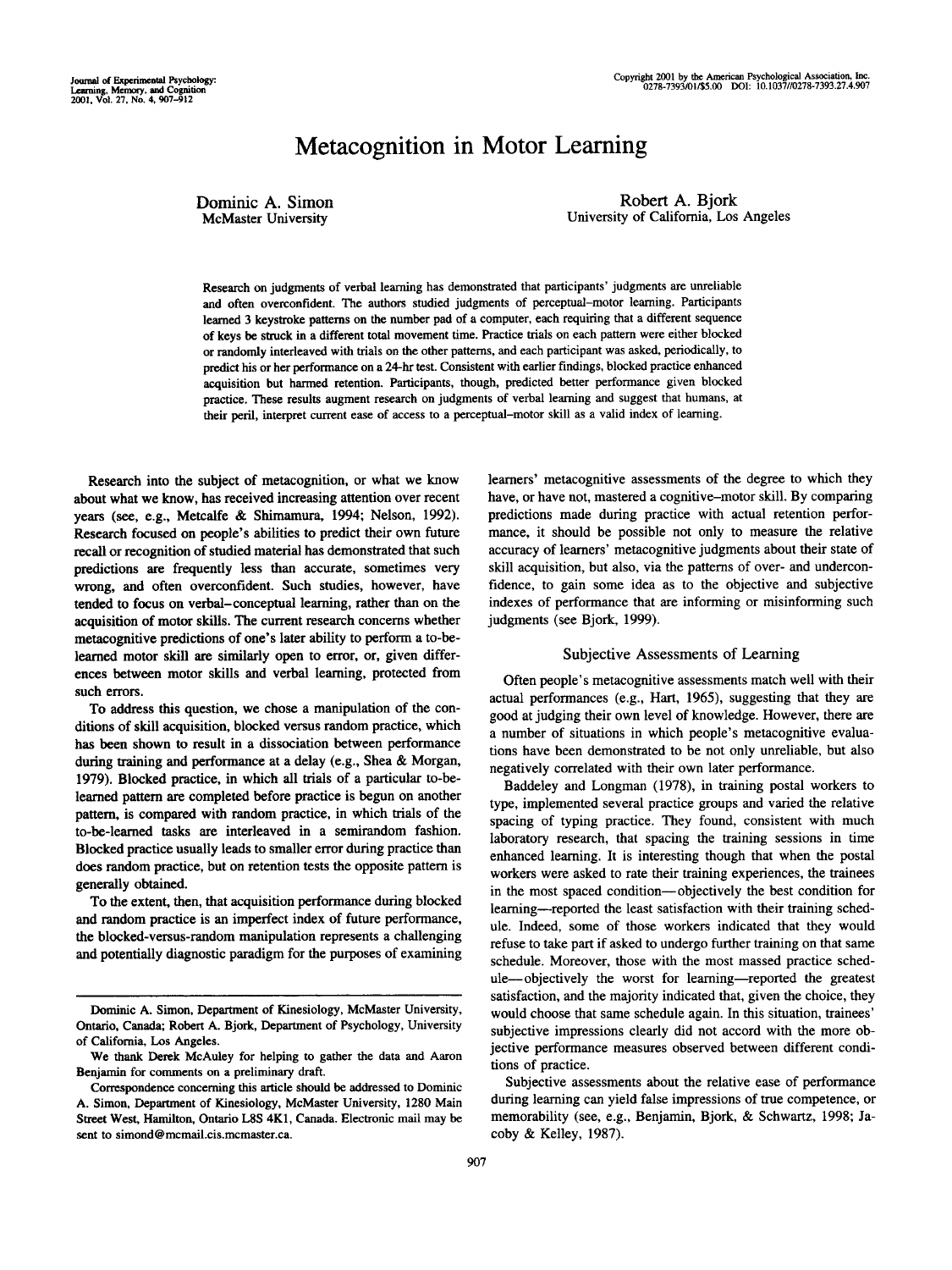A particularly important metacognitive index that has been used quite widely is the judgment of learning (JOL). Typically, learners make an assessment of how well they have learned some material that they are studying by predicting their own future ability to recall that information at a later time. Someone studying foreign language vocabulary items, for example, might be asked to predict how likely they would be to recall the native equivalent of a given foreign word when presented with that word after some specified delay. It is worth noting that judgments of learning are an extremely common mental operation in real-world contexts. In any learning context where there is a self-pacing of study or practice, for example, we allot our time and efforts on the basis of our subjective impressions of how well we have mastered different aspects of the studied material.

Research on verbal learning has demonstrated that JOLs are often poorly correlated with actual learning (e.g., Vesonder & Voss, 1985), although the accuracy of such judgments has been shown to vary with when the JOL is made and with the nature of the cue used to prompt the JOL (e.g., Dunlosky & Nelson, 1992, 1994; Nelson & Dunlosky, 1991). In their Experiment 2, Dunlosky and Nelson (1994), found that the JOLs for studied word pairs varied as a function of both distribution of practice (massed vs. distributed) and timing of the JOLs (immediate vs. delayed). Notably, immediate JOLs were poorly related to actual recall performance: Confidence did not differ for massed and distributed items. In contrast, delayed JOLs more accurately reflected relative test performance: For distributed study items, cued recall was better than for massed items. In the immediate case, the ease of accessibility of the massed study conditions apparently served to foster overconfidence in the degree of learning. Because standard JOL predictions are often imperfectly related to actual performance, those conditions that lead people to make high-confidence JOLs may foster what Jacoby, Bjork, and Kelley (1994) referred to as "illusions of competence."

#### Metacognition in Skilled Behavior

In the domain of skilled behavior, relatively little research has been focused on the metacognitive processes that govern learners' self-assessments (although Harvey, 1994, provided a good review of much of what has been done). Cohen, Dearnley, and Hansel (1956) studied confidence levels in bus drivers, asking them to judge whether they would be able to successfully negotiate a bus through a narrow gap. The width of the gap was manipulated and the judgments, and then performances, of experienced and inexperienced drivers were recorded. The results indicated that the drivers were generally overconfident and that even though experienced drivers were, understandably, more competent in their performance, they were no better at assessing their chances of success than were the less experienced drivers.

Other findings also suggest that self-judgments of competence can be misleading. Marteau, Wynne, Kaye, and Evans (1990), for example, studied junior doctors and found that self-confidence in their ability to resuscitate a patient was positively related to the number of cardiac arrests they had attended, but their actual resuscitation skills did not show a commensurate improvement with experience. Similarly, Harvey, Garwood, and Palencia (1987) had singers listen to a musical interval and then sing it. The participants then rated their confidence in having successfully reproduced the interval. Confidence was positively correlated with amount of practice at the task, but confidence did not correlate with performance.

West and Stanovich (1997) actually compared overconfidence levels on a motor task with that for a knowledge task. They found limited evidence for a positive correlation between overconfidence on the two tasks. One of their research goals was to test the notion that overconfidence on some tasks emerges because of artifacts in the response scale. By using such different tasks, and thus different response scales, they thought it highly unlikely that correlations would occur between overconfidence levels due simply to such artifacts. On the basis of their results, they suggest that overconfidence in an individual may generalize across task domains. On the motor task itself, in which participants had to slide a coin along a smooth table-top surface to stop as close as possible to a target zone, a few introductory trials were followed by two blocks of performance. Both blocks were preceded by predictions of performance, and although the degree of overconfidence was attenuated on the second block, the participants showed significant overconfidence.

## Goals of the Present Research

In the Cohen et al. (1956) and West and Stanovich (1997) studies, the participants made a judgment about a task that they were about to attempt in the immediate future. An aspect of such judgments that has received little attention within the learning of skills is how well learners are able to assess their current state of learning. That is, how well can they predict, during practice, their performance at some delay after practice ends? The accuracy of such judgments is clearly important because it can influence both the extent of practice itself, where amount of practice is under the control of the learner, as well as the learner's expectations of his or her own ability to perform at somelater time. We know that practice performance is often a poor indicator of learning as assessed by delayed tests of retention and transfer (see reviews by Chamberlin & Lee, 1994; Christina & Bjork, 1991; Ghodsian, Bjork, & Benjamin, 1996, Schmidt & Bjork, 1992). Learners in many study situations, such as in contextual-interference manipulations, may therefore be particularly prone to making inaccurate estimates of their own later competence if they use immediate performance as an indicator of learning.

In line with a long history of experiments on contextual interference effects (see Magill & Hall, 1990, for <sup>a</sup> review), we expected that random practice would lead to inferior acquisition performance, but superior retention performance, relative to the blocked practice condition. Judgments of learning made during practice were expected to reflect immediate performance. Because blocked and random practice were expected to have opposite effects in practice and retention, we therefore wanted to examine whether participants would be fooled by their own current performance, so to speak, or would—instead—be able to discount the temporary benefits of blocked practice in predicting their own posttraining retention performance.

### Method

## **Participants**

The participants were <sup>48</sup> undergraduate students (28 women, <sup>20</sup> men: M  $age = 19.7$  years) from the University of California, Los Angeles, who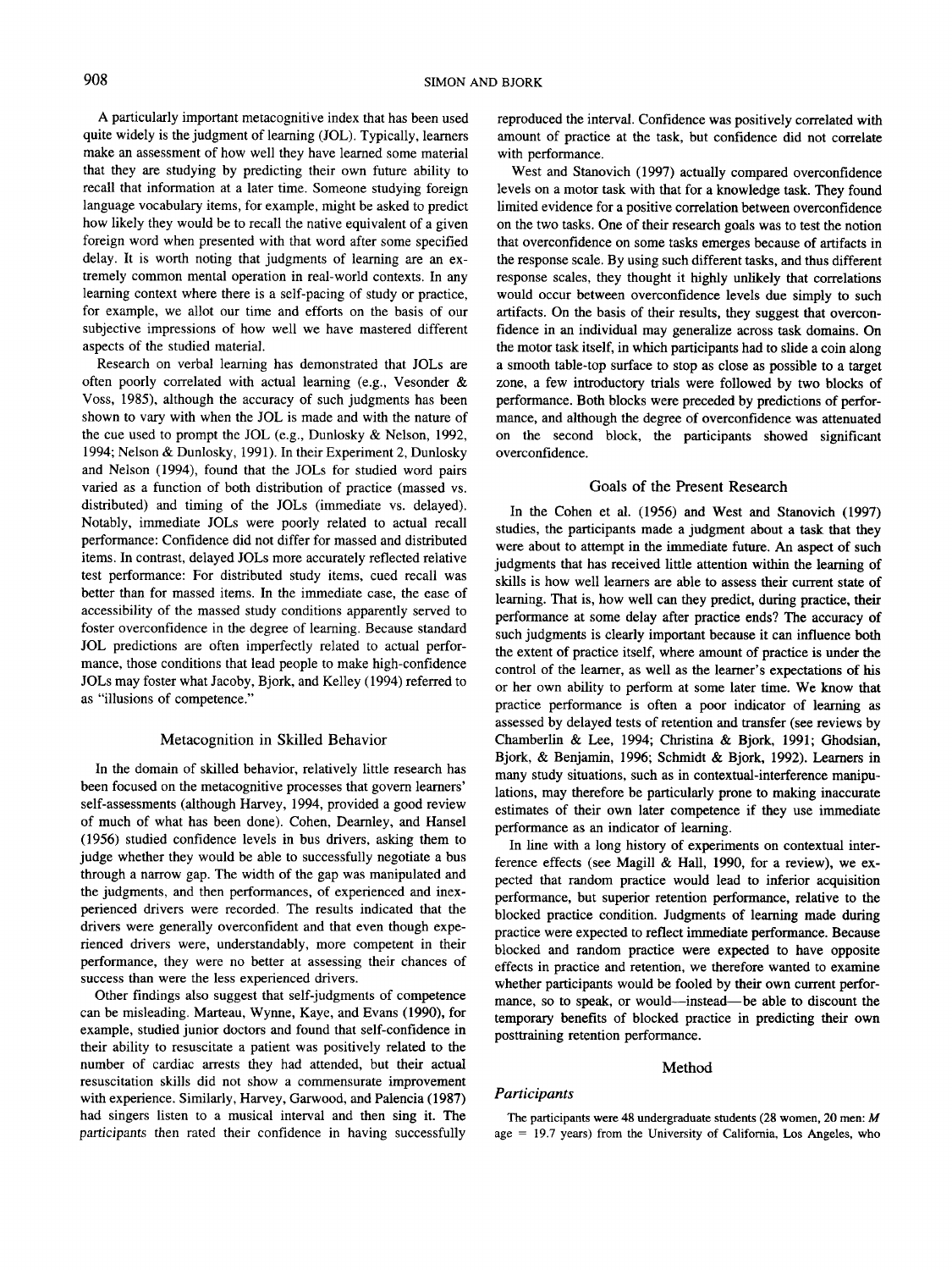took part for credit in a psychology course. These participants were randomly assigned to one of two equal-sized groups for the acquisition phase of the experiment: blocked practice or random practice.

#### Task and Apparatus

The main experimental procedures were administered using a desktop computer. A customized software package was used to administer the experimental trials, collect participants' responses, and record data for later analysis. The basic task involved learning to press particular five-key sequences on the number pad of the computer keyboard so that the sequences were executed as close as possible to predetermined goal movement times (MTs). This task has been used previously by Lee, Wishart, Cunningham, and Carnahan (1997), as well as by Levy and Bjork (2000). Each of three to-be-learned sequences had a distinct set of keys to be pressed, was presented in a different color on the computer screen, and had a unique goal MT: 900, 1,200, and 1,500 ms. These movement times were chosen to be well within the response-time range of the average person, given some practice.

# Acquisition Phase

Instructions. Participants were instructed that the experimental task involved pressing specified sequences of keys on the number pad of the computer keyboard as close as possible to a specified goal MT. They were asked to make all key presses with the index finger of the dominant hand—keyboard placement was adjusted according to handedness. They were also instructed not to press any keys until the pattern to be performed had appeared on the screen and a beep had sounded. The form of feedback was explained, and a printout of the feedback from a sample trial was presented to them, which they then had to interpret verbally (to the satisfaction of the experimenter). The nature of the prediction task was also explained, and an example of the prompt that would appear for each prediction was displayed. The instructions stressed the fact that the participants were to estimate how close, in milliseconds, they thought their performance would be to the relevant goal MT when they were given <sup>a</sup> retention test the next day. Any questions that the participants raised were answered before testing began.

Experimental tasks. In order to give the participants an opportunity to get used to the task, practice began with five successful trials of a pattern different from the three that were to be learned in the main part of the experiment. Here, and throughout the experiment, for a trial to be deemed successful it was necessary only that the correct keys be pressed in the correct order. Once these five trials of the sample task were completed, the participants were asked if they had any further questions and then they proceeded with the main acquisition procedures.

These three to-be-learned patterns, as well as their goal MTs and presentation colors, are presented in Figure 1. On each learning trial, the pattern to be performed was presented on the computer screen. The first key of the sequence was marked with an "S" for start, and a line indicated the order in which the remaining keys were to be pressed. As shown in Figure 1, the green pattern required striking the keys 9-5-J-2-3 in a total of 900 ms; the red pattern required striking the keys 3-6-5-8-4 in 1,200 ms; the white pattern required striking 4-2-5-8-9 in 1,500 ms.

Before each of the first three trials of each pattern, the goal MT was presented on the screen for 4 s. The to-be-performed pattern then appeared on the screen, and the participants were free to respond, as soon as they were ready, by pressing the appropriate keys. The pattern remained visible on the screen until 2 <sup>s</sup> after the response was completed. After this 2-s delay, feedback was provided about the trial. This feedback, or knowledge of results, consisted of three pieces of information: whether or not the keys pressed had been correct; the actual MT for that trial in milliseconds; and the amount, in milliseconds, by which that MT was faster or slower than the goal MT. The feedback remained on the screen for 5 s, and then the screen went blank for 5 <sup>s</sup> before the next trial began.



Figure 1. To-be-learned keystroke sequences. The key labeled "S" was the first in each sequence, and participants had to follow the line to press the subsequent keys in the correct order.  $MT =$  movement time.

The acquisition phase continued, for both blocked- (e.g., 900 ms, 900 ms, 900 ms..., 1,200 ms, 1,200 ms, 1,200 ms..., 1,500 ms, 1,500 ms, 1,500 ms. . .) and random-practice conditions (e.g., 900 ms, 1,200 ms, 900 ms, 1,500 ms, 1,200 ms... .), until each participant had performed 30 successful (correct key strokes) trials of each of the three patterns. If the wrong keys were pressed, this fact was indicated in the feedback and that trial was repeated at the end of the current block. Order of pattern performance was counterbalanced across subjects in both the blockedpractice and random-practice conditions.

Subjective JOLs. After every fifth successful trial on each of the three patterns, a question appeared on the computer screen asking the participants to make a judgment about how well they thought that they had learned the pattern that they had just executed. Specifically, they were asked to predict their own performance on the test scheduled for the next day, assuming that they would get no more practice trials on the pattern in question. They were asked to estimate how close they thought they would be able to come to the target time on that test, then enter that number of milliseconds and press the enter key. Smaller numbers on this subjective judgment were thus indicative of greater confidence on the forthcoming test. As part of the prompt to make a judgment, participants were reminded that on the test to be administered in 24 hr they would see only a diagram of the pattern to be performed, not its goal MT.

# Retention Phase

form as to their expected perform as the predictions they<br>form as the predictions they<br>the pattern were presented to<br>under a random order, maki Onthe day after the acquisition phase of the experiment, the participants returned to the experimental room for tests of retention. After a brief paper-and-pencil test of their recall of the patterns and associated MTs from the previous day, they made a prediction as to their expected performance on each of the patterns, in the same form as the predictions they had made throughout the learning phase.

Performance tests. Three trials of each pattern were presented to the participants under a blocked order and 3 under a random order, making a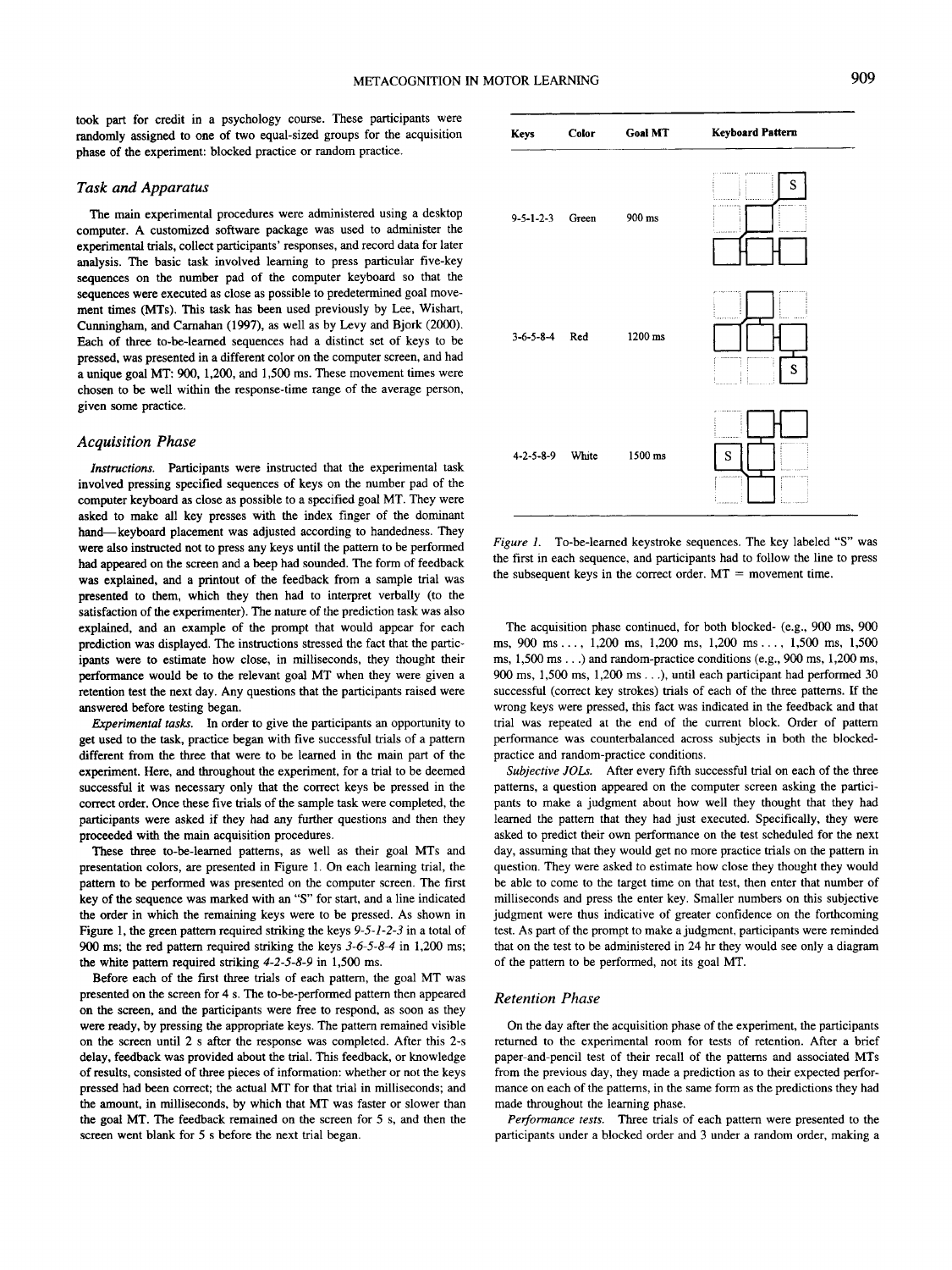total of 18 retention test trials. The order of blocked- and random-test-trial presentations was counterbalanced across participants. Both blocked and random orders were used in order to detect any specificity of practice effects (cf. Shea & Morgan, 1979). On these retention-test trials, the diagram of the pattern was presented on the screen—explicit memory of the patterns was therefore not strictly necessary for performance on this test—and the participants were to respond as soon as they were ready. They were asked to execute a given keystroke pattern in as close as possible to what they remembered the appropriate target time to be. Two seconds after the pattern was executed, a message was displayed on the computer screen informing them whether or not the keys pressed were correct. If the wrong keys were pressed, that trial was repeated in a manner concordant with the current test schedule. No information about MTs was provided, either about the goal MTs or as feedback about actual performance. The order of presentation of the patterns within the blocked and random test trials for each participant matched the ordering that had occurred in the acquisition phase. At the end of this retention session, the participants were thanked, debriefed, and excused.<sup>1</sup>

#### Results

The first section below reports the participants' predictions and actual performance during the acquisition phase; the second section reports their predictions and performanceat the time of the final test.

# Acquisition Phase

In the analyses of acquisition performance, the trials in the blocked practice conditions were reordered so as to match those of the random conditions. That is, for both types of schedule, the first five correct trials on each pattern were combined to form the first acquisition block, the second five correct trials on each pattern were combined to form the second acquisition block, and so on for all of the acquisition data.

Performance measures. The primary performance measure of interest is absolute constant error  $(|CE|)$ , a measure reflecting the average deviation, in either direction, of a participant's MTs from the target MTs.<sup>2</sup> To facilitate comparisons between the different practice patterns, this measure was converted to percent absolute constant error  $(\%|CE|)$  by dividing  $|CE|$  by the corresponding target movement time and multiplying by 100.

The mean %|CE| scores for the two conditions across acquisition trial blocks are presented in the top panel of Figure 2. Those scores were subjected to a 2  $\times$  3  $\times$  6 (Practice Schedule  $\times$ Pattern  $\times$  Trial Block) mixed univariate analysis of variance (ANOVA), where Pattern and Trial Block are within-subjects factors.

The pattern that seems apparent in the top panel of Figure 2—that is, that blocked practice yielded better performance during acquisition than did random practice, but that the difference decreased across blocks—is supported by the statistical analysis. The main effect of practice schedule is significant ( $M = 5.68\%$  and  $M = 8.85\%$  for blocked and random practice, respectively),  $F(1, 1)$  $46$ ) = 10.41,  $MSE = 209.203$ ,  $p < .05$ , as is—not surprisingly the main effect of block,  $F(5, 230) = 19.90$ ,  $MSE = 41.65$ ,  $p <$ .01. The Schedule  $\times$  Trial Block interaction is also significant,  $F(5, 230) = 4.208$ ,  $MSE = 41.654$ ,  $p < .01$ . Follow-up analyses indicated that whereas the blocked condition yielded lower error scores than the random condition for ali blocks of practice, the difference was only significant for the first three blocks. That is,



Figure 2. Top panel: Percentage absolute constant error during acquisition and on 24-hr retention test as a function of blocked or random practice during acquisition. Bottom panel: Learner-made predictions (during acquisition and immediately prior to the 24-hr test) of performance on the 24-hr retention test as a function of blocked or random practice.

the advantage of blocked over random practice decreased across trials. There was also a main effect of pattern but the Pattern  $\times$ Practice Schedule interaction did not reach significance, and so this effect is of secondary interest.<sup>3</sup>

Metacognitive measures. JOLs, predictions about how close the participants thought they would be able to get to the target time for a given movement pattern after a delay of 24 hr (i.e., on the retention test scheduled for the next day), were converted to percentages by dividing the predicted deviations by the corre-

<sup>&</sup>lt;sup>1</sup> Before they left, participants filled out brief questionnaires designed to get their impressions of their learning experience. Ratings of their practice schedule effectiveness and their own learning were made on likert-type scales. Unfortunately, analysis of these responses revealed no interesting results.

<sup>&</sup>lt;sup>2</sup> Absolute constant error is the absolute mean deviation from the target for a set of trials for a given participant { $|CE|$  = absolute value of:  $(\Sigma(x_i T(n)$ , where  $x_i$  is the time for trial i, T is the target time, and n is the number of trials in the set} (see, e.g., Schmidt & Lee, 1999). Absolute scores are used so that averaging across participants does not lead to an artificially low mean accuracy score. Percent variable errors were also compared, but effects during acquisition were of limited interest and there were no effects in retention. Hence, those analyses have been omitted.

<sup>&</sup>lt;sup>3</sup> Other dependent measures were collected, and analyzed. No interesting effects emerged for percent variable error (%VE), a measure of variability in movement times; preresponse delay (PRD), a measure of the time between presentation of the to-be-executed pattern and the beginning of the response; or execution errors, errors made such as pressing the wrong sequence of keys.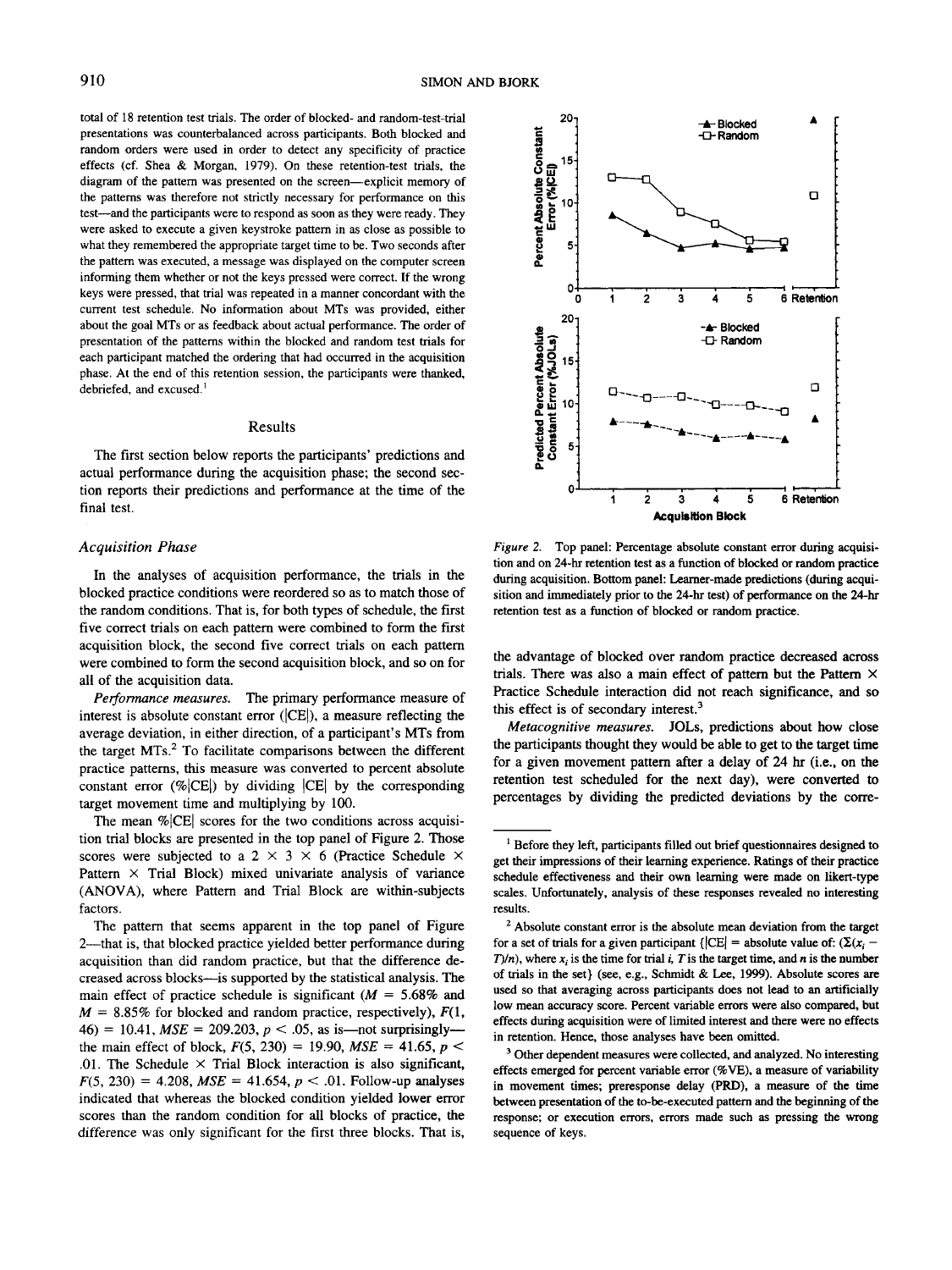sponding target MTs and then multiplying by 100. This step facilitated comparisons across the different target times. To be clear, lower %JOL scores indicated greater confidence in the ability to perform close to the target time.

Participants' predictions of their own future (retention) performance are shown in the bottom panel of Figure 2. Their %JOL scores were analyzed via a 2  $\times$  3  $\times$  6 (Practice Schedule  $\times$ Pattern  $\times$  Prediction Number) ANOVA with Pattern and Prediction Number as within-subjects factors. The ANOVA supports what seems apparent in Figure 2: The participants in the blocked condition predicted better retention-test performance than did the participants in the random condition, and that difference remained relatively constant across acquisition blocks. The main effect of acquisition condition ( $M = 6.69\%$  for blocked;  $M = 10.26\%$  for random) is significant,  $F(1, 46) = 15.11$ ,  $MSE = 182.55$ ,  $p < .001$ , as is the main effect of block,  $F(5, 230) = 6.36$ ,  $MSE = 17.05$ ,  $p <$ .0001, but the interaction is not significant,  $F < 1$ . Thus, unlike the case for  $%|CE|$  measures, where the performance of the blockedpractice and random-practice participants converged across the acquisition blocks, the participants' %JOL scores exhibited no such convergence.

# Retention Phase

Upon returning to the experimental room on Day 2 of the experiment, the participants were asked to recall the keystroke sequence composing each pattern (i.e., draw it) and the corresponding target MT. Notably, richer memory for the to-be-learned task information was fostered by random than by blocked practice. For both the patterns and their MTs, average recall was better for the random- than the blocked-practice condition (M pattern accuracy: random = 50.0%, blocked = 16.7%; M timing accuracy: random = 83.3%, blocked = 43.1%;  $ps < .005$ ).

After attempting to recall each pattern and its target MT, the participants were asked, again, to predict how close they thought they would be able to get to the target MT for each pattern on the upcoming test. They were then tested in the manner described earlier.

The participants' predictions at the time of the final retention test are shown in the bottom panel of Figure 2; their actual retention-test performance is shown in the top panel of Figure 2. As is apparent in Figure 2, the participants who had received blocked practice during acquisition continued to predict that they would perform better on the retention test than did the participants who had received random practice, but they followed those predictions by performing substantially worse than did the randompractice participants. Both main effects are significant, but in the opposite direction. The mean prediction for the blocked condition  $(M = 8.19\%)$  was lower than that for the random condition  $(M = 11.87\%)$ ,  $F(1, 46) = 4.59$ ,  $MSE = 106.39$ ,  $p < .05$ ; whereas the actual performance in the blocked condition ( $M = 19.68\%$ ) was worse than performance in the random condition  $(M = 10.80\%), F(1, 46) = 22.29, MSE = 254.69, p < .001.$ 

It is also clear in Figure 2 that the discrepancy between predicted and actual performance at the time of the final test comes about because the participants in the blocked practice condition were overconfident to a striking degree. The participants who had had random practice 24 hr earlier were quite accurate in predicting how well they would perform, whereas the participants who had had blocked practice performed at a much poorer level than they thought they would.

#### Discussion

The random-practice effect is one instantiation of a broader contextual-interference principle—namely, that arranging to-belearned materials or tasks in a way that introduces interference between those materials or tasks typically impedes acquisition performance, but frequently enhances posttraining retention and transfer. Looking only at the performance measures for this experiment, the basic contextual-interference effect (e.g., Shea & Morgan, 1979) was replicated: Blocked practice resulted in superior performance during acquisition but poorer learning, as indexed by performance on a 24-hr retention test. The principal goal of the present experiment was not, however, to replicate the contextualinterference effect, but, instead, to examine the ability of learners to assess, during practice, their "true" level of learning, as distinct from their performance at the time of making such assessments.

It seems clear that the participants in the blocked condition were fooled, so to speak, by their own performance during acquisition. They were unable, apparently, to appreciate that their current level of performance was artificial, propped up, as Bjork (1994, 1999) has argued, by massed practice, which can serve as a kind of crutch during training. Participants in the random-practice conditions also appear to have used their current performance as the primary basis for predicting their future performance, but the fact that those participants were not swayed by the improvements made late in practice is suggestive and interesting.It is possible that the random group's predictions did not move with performance because they were subject to some kind of anchoring effect, but perhaps their learning experience gave them insight into the fact that some of their improvement was likely to be a temporary change. Certainly, random practice led to more accurate predictions, suggesting that under these conditions learners may have had a more realistic idea of their actual learning state.

A particularly striking aspect of the present results is that blocked-practice participants, even immediately prior to the retention test, continued to be so overconfident about their upcoming performance. In advance, one might have expected that participants in that condition would have had a better sense, after being away from the task for 24 hr, of how well the movement patterns had (or had not) been learned (cf. Dunlosky & Nelson, 1994). It is possible that in making these delayed JOLs, participants were influenced by their own predictions from the previous day. That is, instead of making new predictions per se, they may have been recalling their earlier predictions from acquisition. What makes their overconfidence all the more remarkable, though, is that participants in both groups predicted their performance on the final test only after attempting to recall the key sequences and MTs composing each of the earlier practiced patterns. One might have expected that the blocked-practice participants, by virtue of their own (poor) performance on that task, would have been alerted to their less than exemplary learning of those movement patterns.

The present findings have obvious and important practical implications. Overall, participants' judgments of learning were quite good under random-practice conditions and quite poor under blocked-practice conditions. Thus, in real-world contexts, overconfidence in one's ability to perform well at a delay is less likely